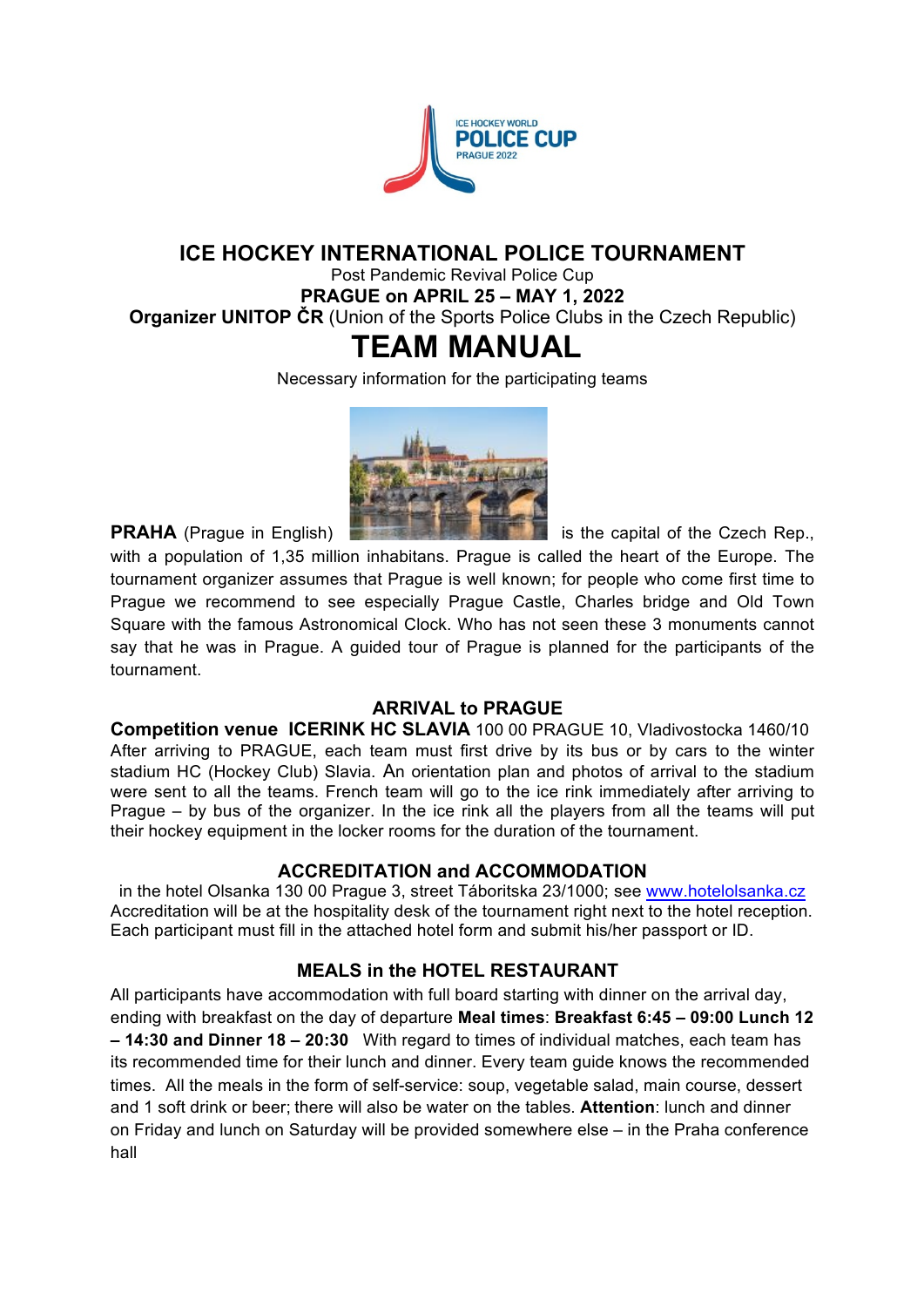#### **TRANSPORTATION**

from the hotel to the ice rink for teams that do not have their own vehicles will be provided by busses of the organizer. The driving distance is about  $10 - 12$  minutes. Departures to the ice rink and back are precisely planned: from the hotel always 60 minutes before entering the ice and from the stadium immediately after the training or after the matches.

#### **PARKING**

Bus parking for foreign teams is provided in the hotel parking lot. Car parking is very limited. Long term cars parking is provided on the premises of the SC Union Police Club Strasnice about 3 – 4 minutes driving from the stadium HC Slavia.

#### **TRAININGS**

With regard to the wishes of the teams and with regard to the possibilities of the available ice<br>rink on Tuesday. April 26  $0.00 - 10.00$  France rink on Tuesday, April 26

 10:15 – 11:00 Czechia 11:15 – 12:00 Austria 15:30 – 16:30 Germany . 16:45 – 17:30 Slovakia 17:45 – 18:30 Hungary

#### **TECHNICAL MEETING**

will be held on **Tuesday, April 26 at 20:00** in the Exposition meeting room. Each team will be represented by  $2 - 3$  people and their team guide.

#### **TOURNAMENT OFFICE**

will be open at the stadium from Wednesday, April 27 every day from 08:00 to 19:30

# **TOURNAMENT**

| Participating teams: |                  |                           |  |  |
|----------------------|------------------|---------------------------|--|--|
|                      | <b>CZECHIA</b>   | <b>CZECH Police Team</b>  |  |  |
|                      | 2 AUSTRIA        | POLIZEI NATIONALTEAM      |  |  |
| 3                    | SLOVAKIA         | <b>SLOVAK Police Team</b> |  |  |
|                      | <b>GERMANY</b>   | <b>TEAM GERMANY</b>       |  |  |
| 5.                   | <b>FRANCE</b>    | <b>LES SENTINELLES</b>    |  |  |
|                      | <b>6 HUNGARY</b> | <b>TEAM HUNGARY</b>       |  |  |

#### **NO OPENING CEREMONY**

#### **TIME SCHEDULE** see **WHO with WHOM** on a separate sheet

#### **TOURNAMENT CODE of PLAY**

see the attached information on the separate sheets

#### **RESULTS**

The result of each match will be published in the tournament office, in the area of the locker rooms at the stadium, on the information desk in the hotel and on the website www.police-hockey.com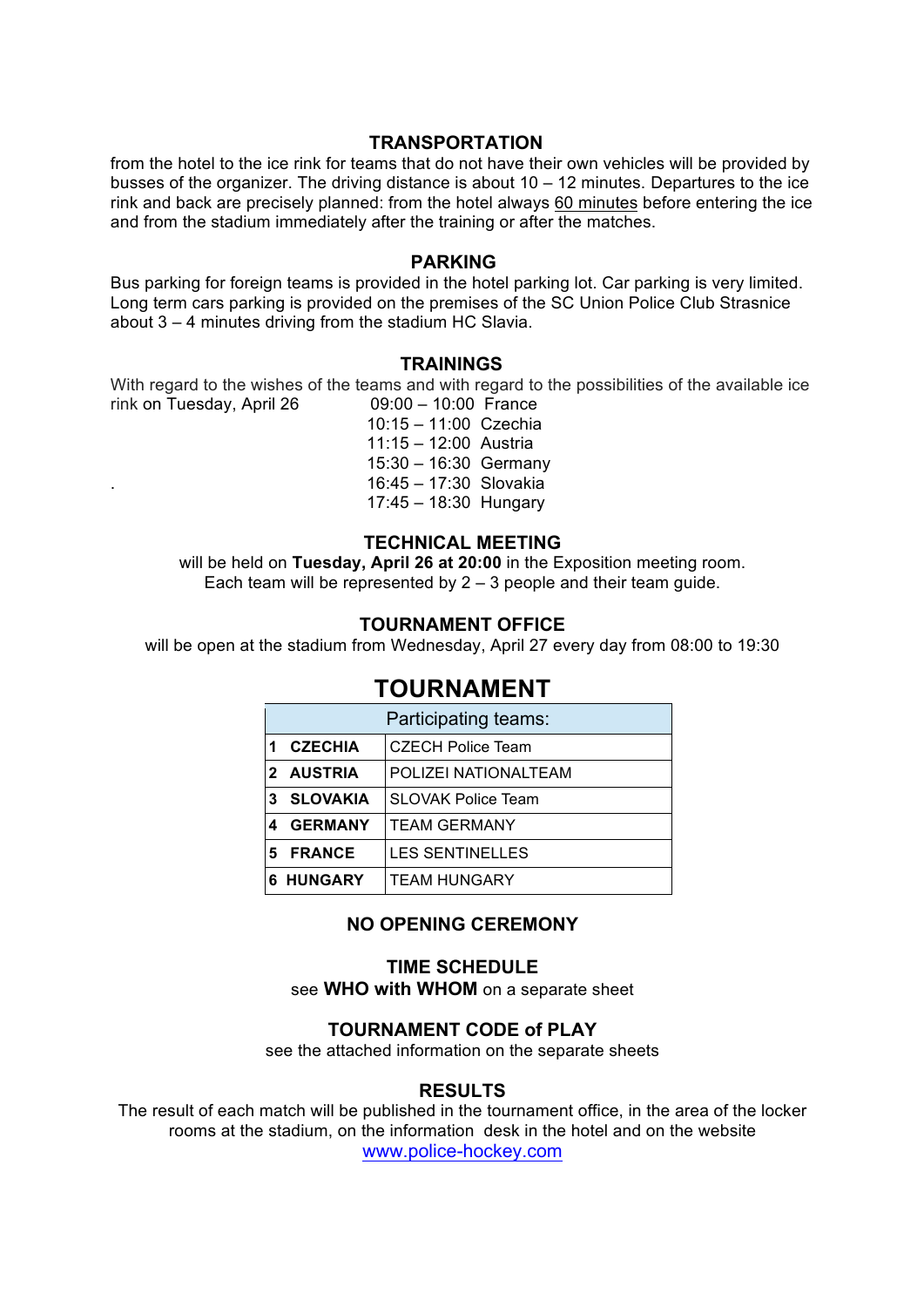## **JURY of APPEAL**

Dr. Josef HAUPT Chairman of the Organizing Committee Mr. Tomas MICKA, Head Referee of the tournament 1 (one) representative of the participating foreign teams elected at the technical meeting

**All appeals** have to be made in writing by the team leader or the coach of the protesters team less than an hour after the end of the fixing of or the publication of the results. The team leader or coach of the respective team has to enclose an appeal fee of 100.00  $\epsilon$  paid in cash.with the appeal in order for the appeal to be valid. The deposited sum will be refunded to its owner if the appeal proves to be justified.If the appeal is rejected the sum deposited is retained by the organizing committee of the tournament.

## **MEDICAL SERVICE**

First medical service at the stadium will be provided throughout the tournament

# **REGENERATION**

Hotel Olsanka includes a hotel sports center – there are massage services, badminton hall, gym, fitness, swimming pool and wellness Sauna world. Each tournament participant can enjoy 60 minutes of free swimming during their stay at the hotel; the hotel can also provide a room for the work of the team masseurs. Teams interested in swimming or a massage room should request this service through their guide; please schedule it 24 hours in advance. More information at the technical meeting.

# **TEAM GUIDE**

Team guides speaking English (two of them played hockey!) will be available for each team during the whole tournament, thay will be accompanying the respective team to the training and to the matches and assisting in all logistic and support in all questions: pucks for the training, a fluid intake, refreshments in the locker rooms during the matches, laundry washing skate sharpening, etc.

## **SKATE SHARPENING**

The service is available in the Fan shop at the entrance to the stadium. Price 120 CZK (5  $\epsilon$ ) Each player pays for this service himself. Contact person Mr. Viktor STIPEK 603 269 396

## **LAUNDRY WASHING**

This service will be available at own expenses of each team. Price 50 CZK (2 EUR) for 1 kg. The laundry is directly on the stadium; the laundry manager Mr. Patrik RENDL 602 773 600

## **VIP AREA**

Inside the stadium at the top of the grandstand is the tournament office – during tournament matches there is also a small snack bar available for VIPs, for the team leaders, coaches...

# **PRAGUE SIGHTSEEING GUIDED WALKING TOUR**

through the historical city of Prague will be provided for each team having regard to its arrival time, to the training time and to the playing system.

Departure from the hotel on Tuesday, April 26 at 09:45 Team GERMANY

at 15:00 Teams AUSTRIA and FRANCE